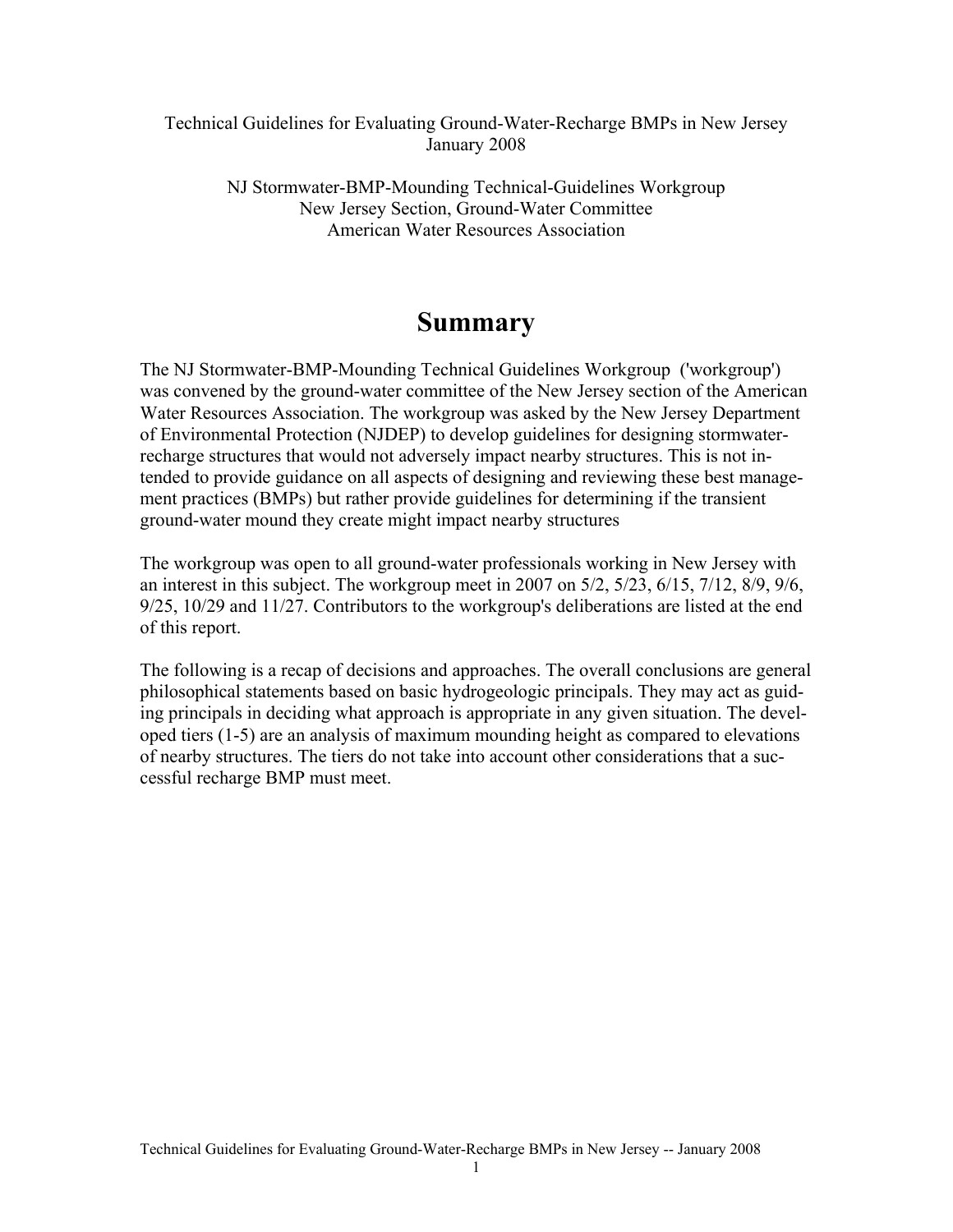## **Overall Conclusions**

- 1) The tiers below are designed to address the maximum height of the transient ground-water mound that forms in the unsaturated zone below a stormwater recharge BMP.
- 2) The 'simple' methods below cannot provide an accurate estimate of the actual height or extent of ground-water mounding under a stormwater recharge BMP. Instead, they provide a series of criteria. If the criteria are met then the groundwater mound should not affect nearby structures.
- 3) A properly-calibrated three-dimensional ground-water model, using site-specific hydrologic parameters for the unsaturated and saturated zones, is needed to accurately estimate the height and extent of the transient ground-water mounding caused by a stormwater recharge BMP.
- 4) The Hantush methodology for estimating a steady-state or transient ground-water mound can be used in lieu of one of the 'simple' methods if the recharge rate used is the infiltration rate measured in the field at the site and the soils are uniform within the extent of the Hantush analysis. If a calculated steady-state groundwater mound does not impact nearby structures then the actual transient groundwater mound under the stormwater recharge BMP will not affect the structures. While this method will give a distance and a maximum elevation of the mound, the shape of the mound may not be accurate and will not predict impacts to adjacent areas sensitive to changes in groundwater elevation, such as nearby wetlands. However, this methodology will probably so vastly overestimate the mound that a design which fails this step cannot automatically be assumed to actually have an adverse impact under real-world operating conditions. The modeler must submit sufficient information to adequately demonstrate that the aquifer properties assumed in the model accurately reflect the properties of the aquifer at the site.
- 5) In cases where the amount of water recharged by the BMP to the water table after development significantly exceeds the amount of natural ground-water recharge before development then there is a potential for a permanent rise in the water table. Accurately calculating this rise is beyond the approaches described below.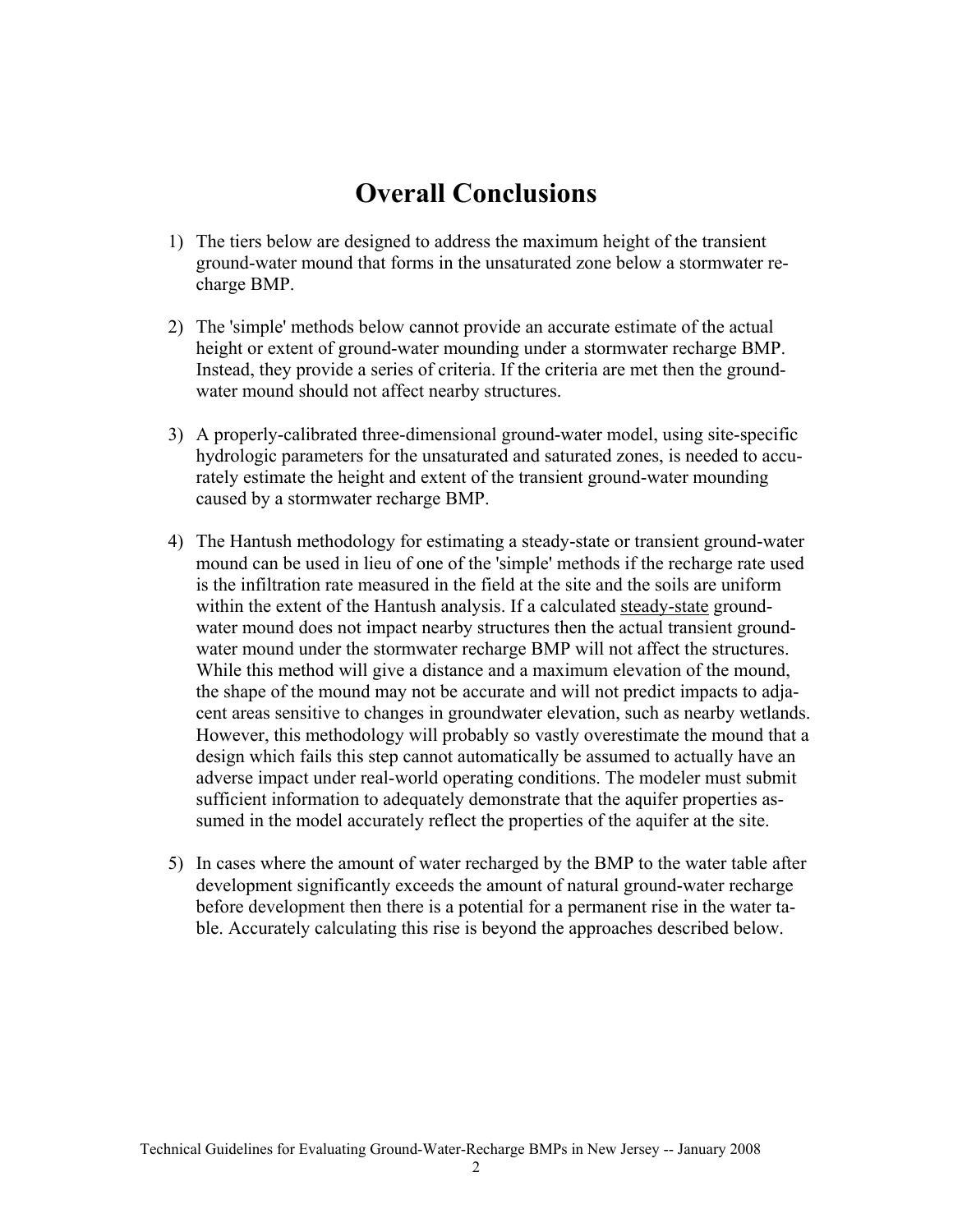## **Tiers**

The following Tiers discuss, in increasing complexity, some simple cases. In each tier the goal is to set limiting conditions such that the transient ground-water mounding from a stormwater recharge BMP that meets the conditions will not impact nearby structures.

The following assumptions apply to all the tiers described below:

- A) These 'simple' guidelines apply to isolated BMPs. That is, the ground-water mound associated with each BMP does not interact with or affect mounds created by any other BMP.
- B) Structures that are on the other side of a permanent hydrologic boundary, such as a perennial stream, do not have to be considered in this analysis.
- C) The depth to the seasonal high water table is 2' or greater:  $D<sub>SHWT</sub> > 2$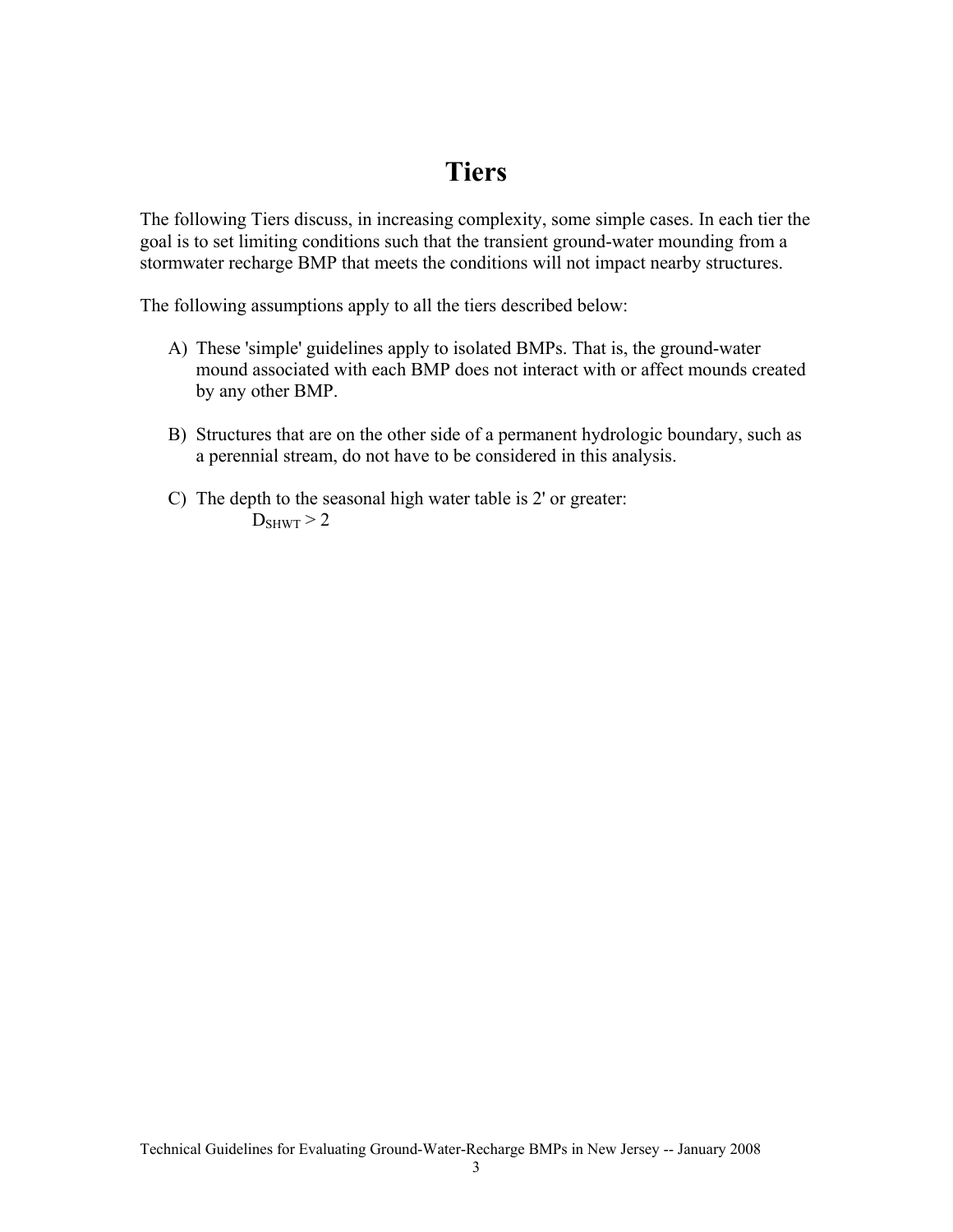# **Definition of Variables**

 $D_{\text{NSi}}$  = distance to nearby structure I from closest edge of the BMP  $D<sub>SHWT-BMP</sub>$  = depth to the seasonal high water table below the bottom of the BMP  $D_{PB}$  = distance to closest property boundary from edge of BMP  $D_{SV}$  = height of the Saturated Volume  $D_{SHWT-NSi}$  = depth to seasonal high water table at nearby structure I  $D_{TV-BMP}$  = height of the triangle of water at the BMP  $D_{TV-NSi}$  = height of the triangle of water at nearby structure I  $D_W$  = depth of water in the BMP after the 'mounding-analysis storm'  $E_{\text{NSi}}$  = elevation of bottom of nearby structure I

 $E_{\text{BMP}}$  = elevation of the bottom of the BMP  $E_{TV-BMP}$  = elevation of the top of the triangle of water at the BMP  $E_{TV-NSi}$  = elevation of the top of the triangle of water at nearby structure I  $E_{SV}$  = elevation of the top of Saturated Volume  $E_W$  = maximum elevation of the water surface in the BMP for the 'mounding-analysis storm'

 $SHWT =$  seasonal high water table

 $V_W$  = volume of water generated by the 'mounding-analysis storm' that will be put into the BMP for recharging

 $X_{BMP}$  = length dimension of the BMP  $X_{\text{TV}}$  = length of the triangle of water

 $\theta_{\text{FC-BMP}}$  = field capacity under the BMP  $\theta_{\text{FC-NSi}}$  = field capacity under nearby structure I

Receiving Volume = the volume of unsaturated soil below the bottom of the BMP but above the seasonal high water table Block of Soil = synonym for the Receiving Volume

Saturated Volume = the amount of the receiving volume (or block of soil) below the bottom of the BMP that becomes saturated if entire volume of water in the BMP at the end of the mounding-analysis storm were to infiltrate vertically downward and remain in the unsaturated zone without any vertical leakage downward into the water table or any lateral dispersion in the unsaturated zone

Block of Water = synonym for the Saturated Volume

Triangle of Water = a triangle with same volume of water as the saturated volume (or block of water)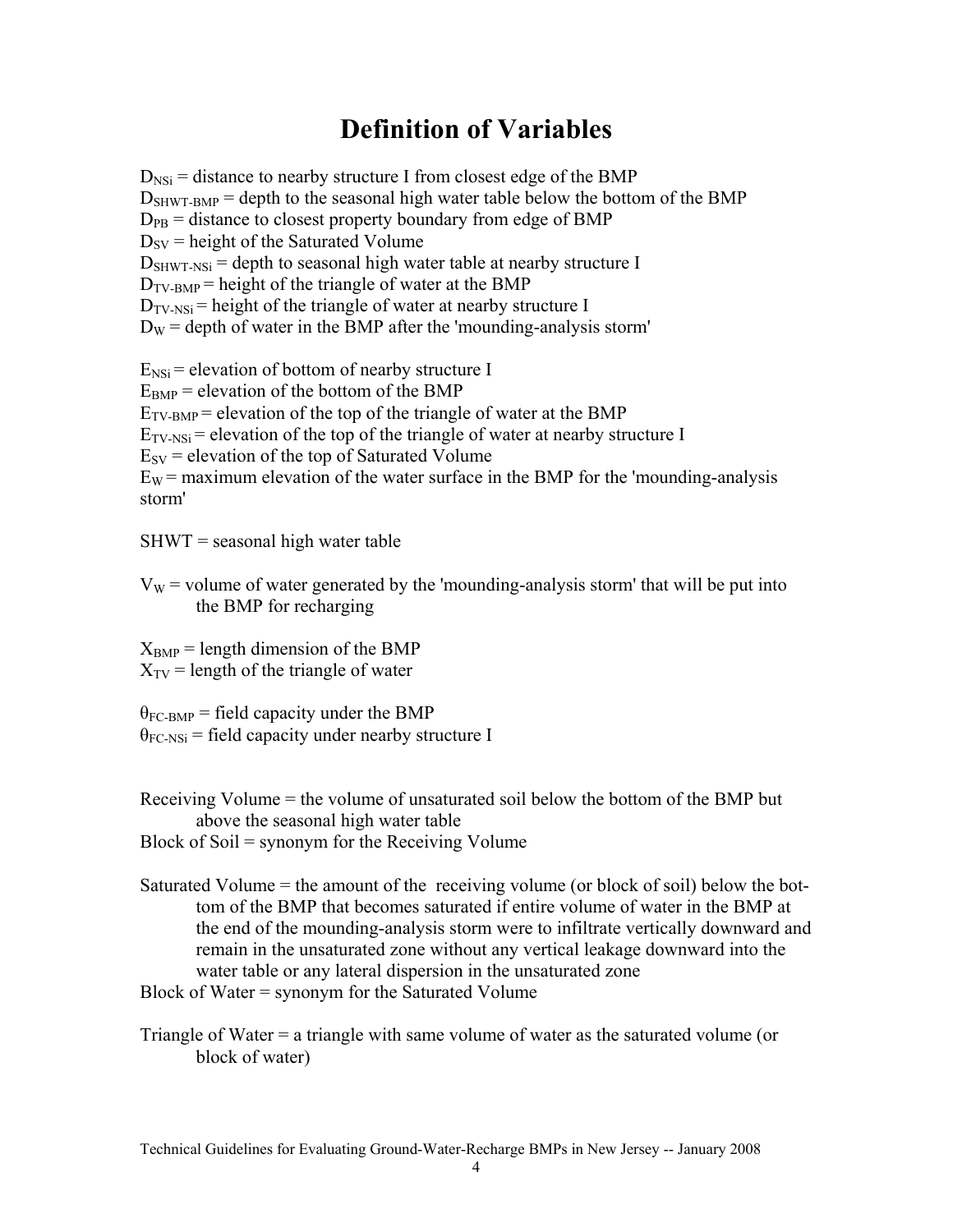#### **TIER 1**

Tier 1 is the most conservative case. The bottom elevations of all nearby structures are higher than the maximum elevation of water in the BMP for the mounding analysis storm. Or:

 $E_{NSi}$  >  $E_{W}$ 

In figure 1 if Nearby Structure 1 were the only structure close to the BMP, then this would appear to be a Tier 1 case.



Figure 1. Parameters for tiers 1 and 2.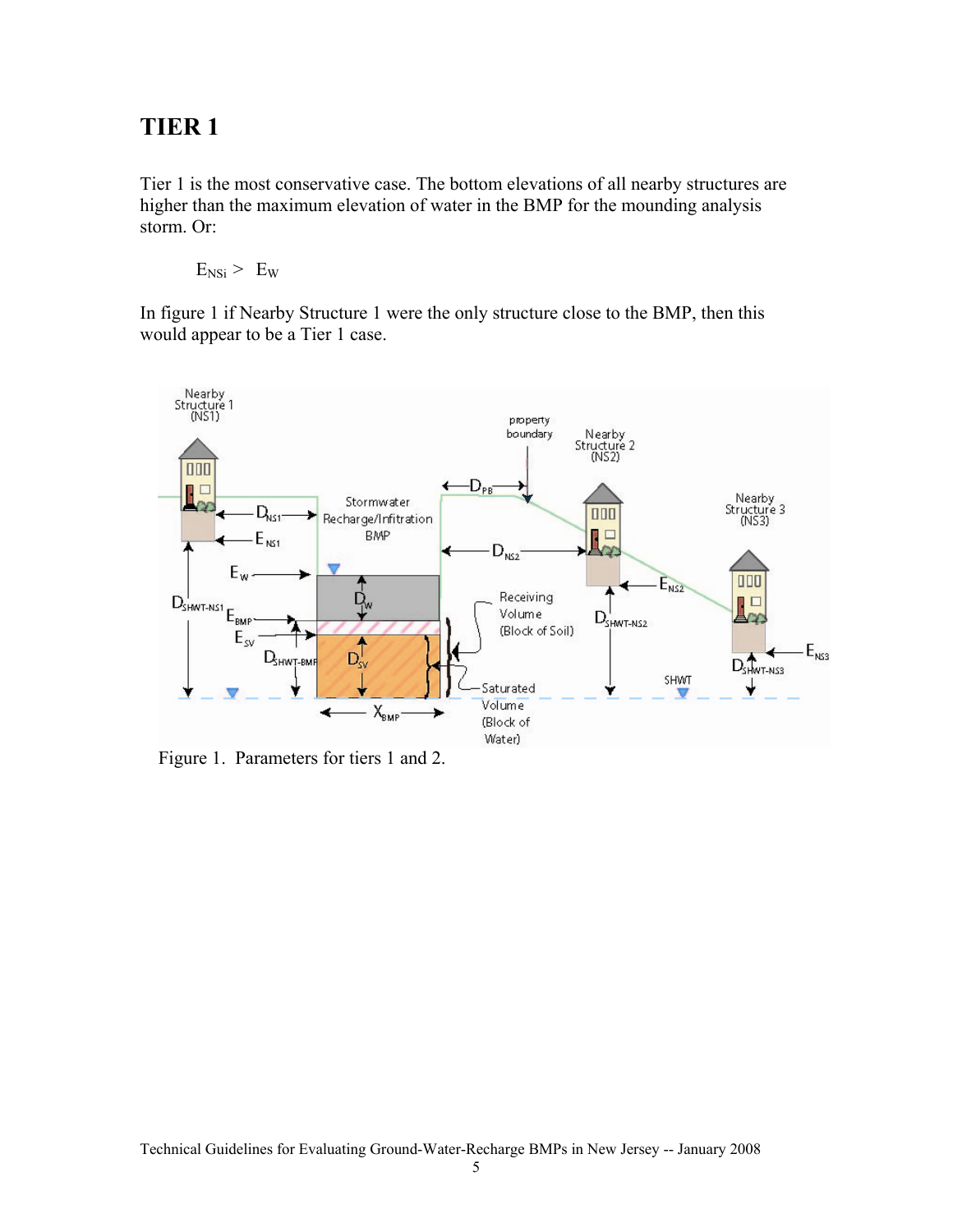### **TIER 2**

This tier applies to the case where the bottom elevation of a nearby structure is lower than the maximum depth of water in the BMP during the mounding analysis storm, but above the elevation of the saturated volume. Tier 2 appears to apply to Nearby Structure 2 in figure 1:

#### $E_W$  >  $E_{NSi}$  >  $E_{SV}$

This tier applies to cases where the receiving volume (or block of soil) below the BMP can fully contain the saturated volume (or block of water) associated with the moundinganalysis storm and the bottom elevation of all nearby structures is above the top elevation of the saturated volume (or block of water). In order to be more conservative the following limiting assumptions are made:

- The water table is horizontal.
- There is no attenuation of the ground-water mound in the unsaturated zone.
- There is no vertical leakage downward into the water table.

The following steps should be followed to determine the top elevation of the saturated volume and check for compliance with Tier 2 criteria:

- 1. Define  $\theta_{\text{FC-BMP}}$  as the field capacity of the soil under the BMP. Assume the field capacity of the unsaturated zone is 17% if the following conditions apply:
	- a. The infiltration rate at the site is 1 in/hr or greater.
	- b. The soils in the unsaturated zone are coarse grained and have a USDA classification of sand, loamy sand, or sandy.

If conditions a and b are not both satisfied then the field capacity must be established by analysis of samples from the site.

2. The water in the BMP for the mounding-analysis storm must fit entirely into the receiving volume (or block of soil) below the BMP without any vertical leakage into the water table or attenuation in the unsaturated zone. Calculate the depth of the Saturated Volume (or block of water) as:

 $D_{SV} = D_W / \theta_{FC-BMP}$ 

 The top elevation of the saturated volume (block of water) must be less than the distance between the bottom of the basin and the seasonal high water table.

$$
D_{\rm SV} \leq D_{\rm SHWT-BMP}
$$

3. The bottom elevation of all structures is above the elevation of the saturated volume:

 $E_{NSi}$  >  $E_{SV}$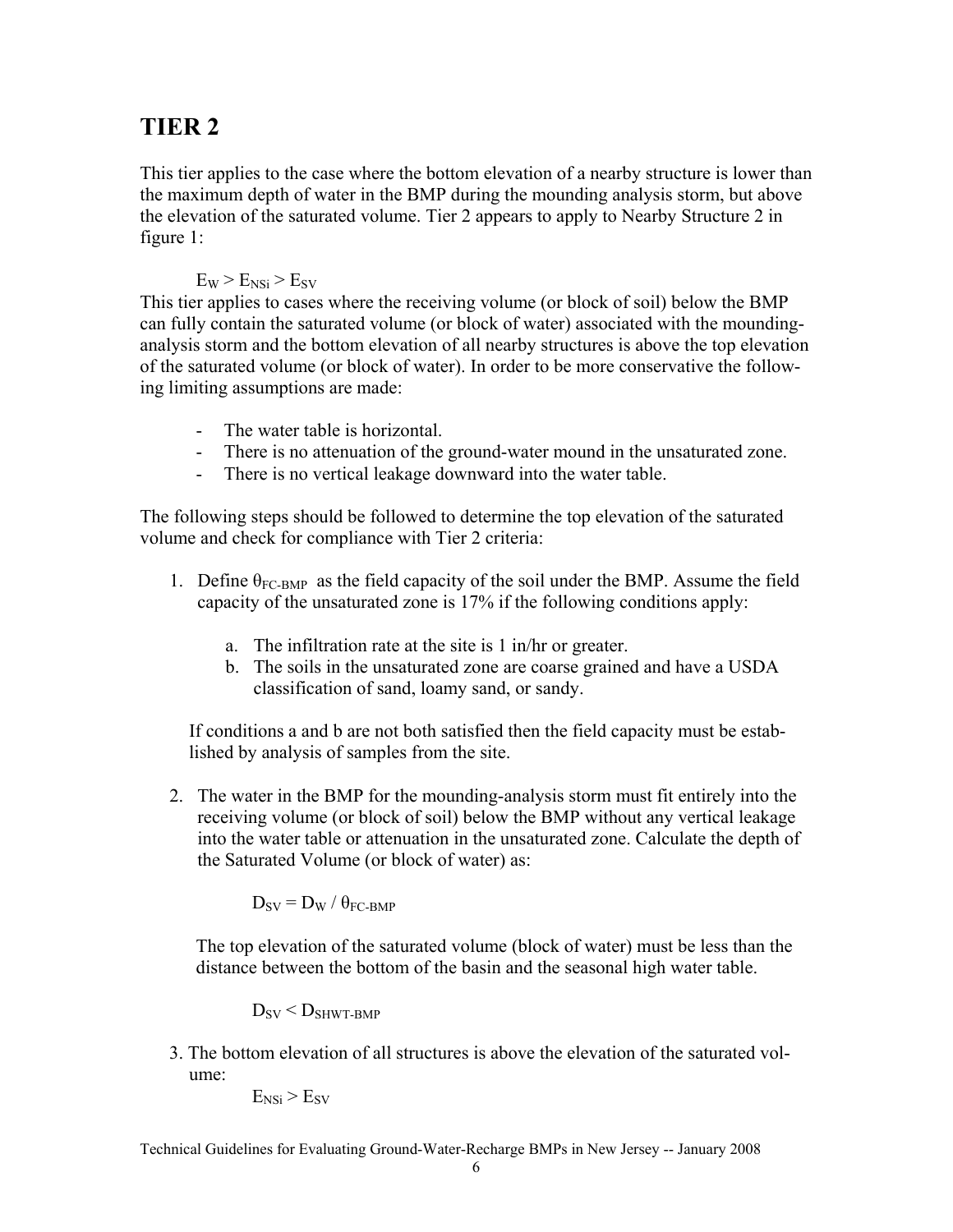### **Tier 3**

Tier 3 relaxes Tier 2 by allowing attenuation of the recharged volume in the unsaturated zone. This is modeled by assuming the saturated volume (or block of water) in the unsaturated zone is transformed into a triangle of water (fig. 2). By definition, the volume of this triangle of water is the same as the block of water. The top elevation of the triangle must then be lower than the bottom elevation of all nearby structures.

This tier applies to cases where the receiving volume below the BMP (or block of soil) can fully contain the saturated volume (or block of water) associated with the moundinganalysis storm. In order to be more conservative the following limiting assumptions are made:

- The water table is horizontal.
- There is no vertical leakage downward into the water table.

This tier does not require soil samples or measures of depth to seasonal high water table at nearby structures.

The following steps should be followed to determine the top elevation of the triangle of water and check for compliance with Tier 3 criteria:

- 1. Define  $\theta_{\text{FC-BMP}}$  as the field capacity in the soil under the BMP. Assume the field capacity of the unsaturated zone is 17% if the following conditions apply:
	- a. The infiltration rate at the site is 1 in/hr or greater.
	- b. The soils in the unsaturated zone are coarse grained and have a USDA classification of sand, loamy sand, or sandy.

If conditions a and b are not both satisfied then the field capacity must be established by analysis of samples from the site.

2. The water in the BMP for the mounding-analysis storm must initially fit entirely into the receiving volume (or block of soil) below the BMP without any vertical leakage into the water table or attenuation in the unsaturated zone. Calculate the thickness of the Saturated Volume (block of water) as:

 $D_{SV} = D_W / \theta_{FC-BMP}$ 

 The top elevation of the block of water must be less than the depth to the seasonal high water table.

$$
\rm D_{SV}\,{<}\,D_{SHWT\text{-}BMP}
$$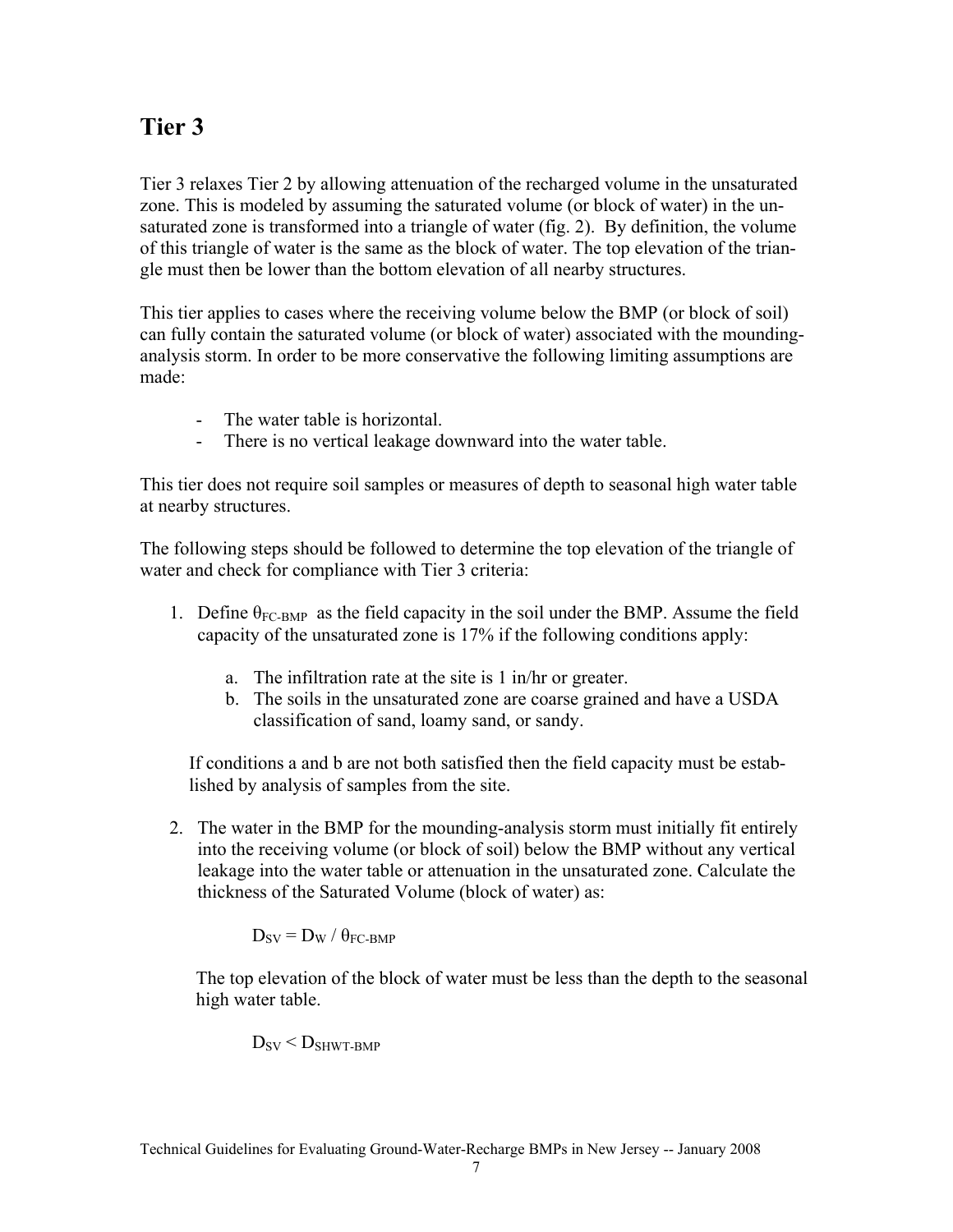3. Define  $X_{BMP}$  as a characteristic length dimension for the BMP. Assume for each nearby structure that ground water flow is directly from the BMP towards that structure.  $X_{BMP}$  is the width of the BMP in that direction. This value is then assumed to be the width of the saturated volume. In order to allow sufficient area for attenuation and transformation of the block of water into a triangle of water, the nearby structure must be at least twice the BMP's length dimension from the BMP:

 $D_{NS}$  > 2 \*  $X_{BMP}$ 

- 4. The saturated volume is assumed to attenuate in the direction of the nearby structure. However, in order to be conservative, it is assumed to attenuate only to the nearest property boundary between the BMP and the nearby structure, or to the nearby structure, which ever is closest. Define this distance as  $X_{\text{TV}}$ . In figure 2 the property boundary is closer than nearby structures. Thus for this case  $X_{TV}$ would be set equal to  $D_{PB}$ .
- 5. The saturated volume attenuates to the triangle of water. The saturated volume has height  $D_{SV}$  and length  $X_{BMP}$  (per unit length of the BMP). The transformed volume has height  $D_{TV-BMP}$  and length  $X_{TV}$ . In this analysis, only the parameter  $D_{TV-BMP}$  has not yet been defined.

Since the volumes of the block and triangle of water must be equal, the the block and triangle of water are related as:

 $D_{SV} * X_{BMP} = 0.5 * D_{TV-BMP} * X_{TV}$  $D_{\text{TV-RMP}} = 2 * D_{\text{SV}} * X_{\text{RMP}} / X_{\text{TV}}$ 

6. At all nearby structures the triangle of water must fit in the unsaturated zone under the structure:

 $D_{\text{TV-RMP}} < D_{\text{SHWT-NSi}}$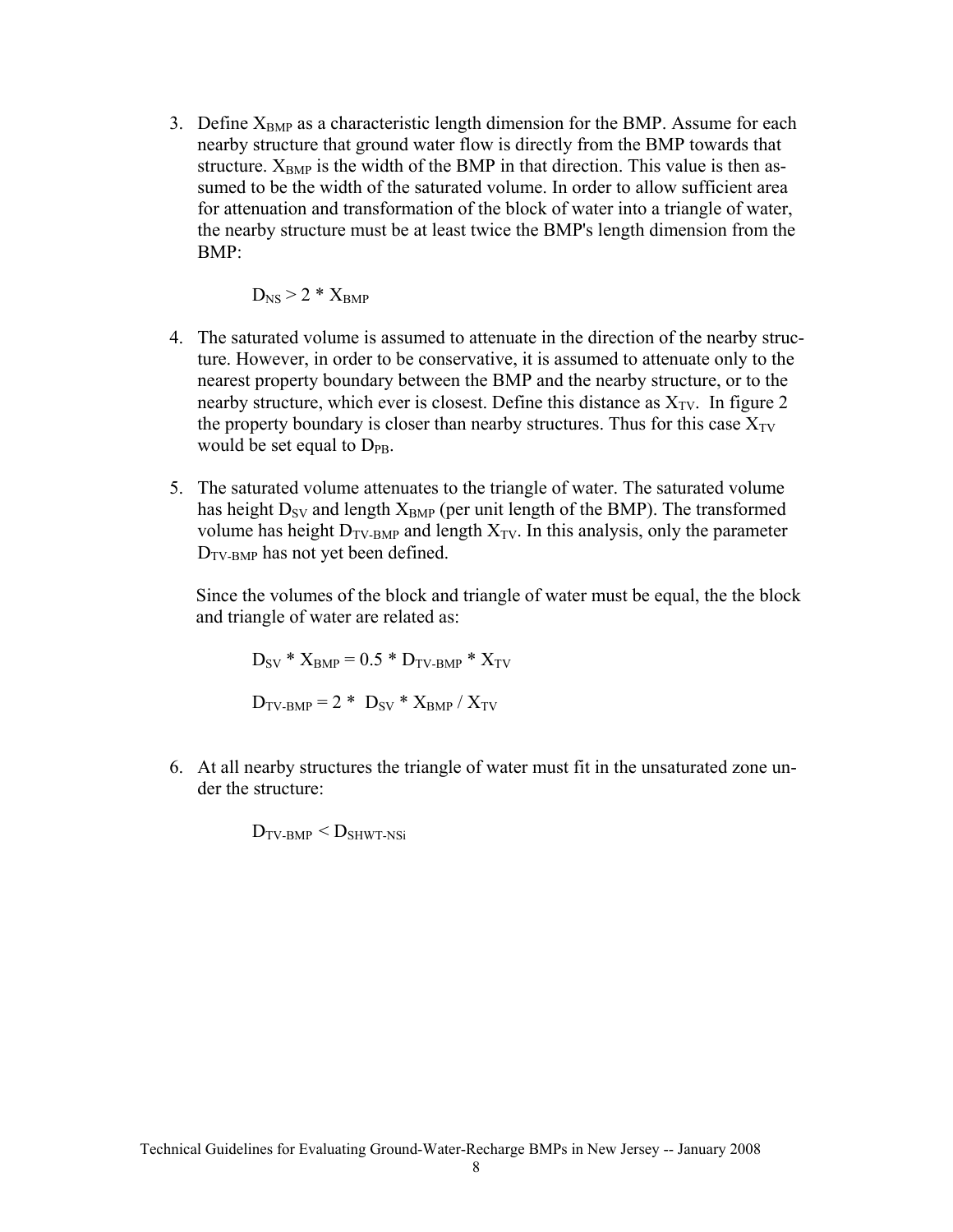

Figure 2. Geometry of transformed Triangle of Water, horizontal water table (tier 3)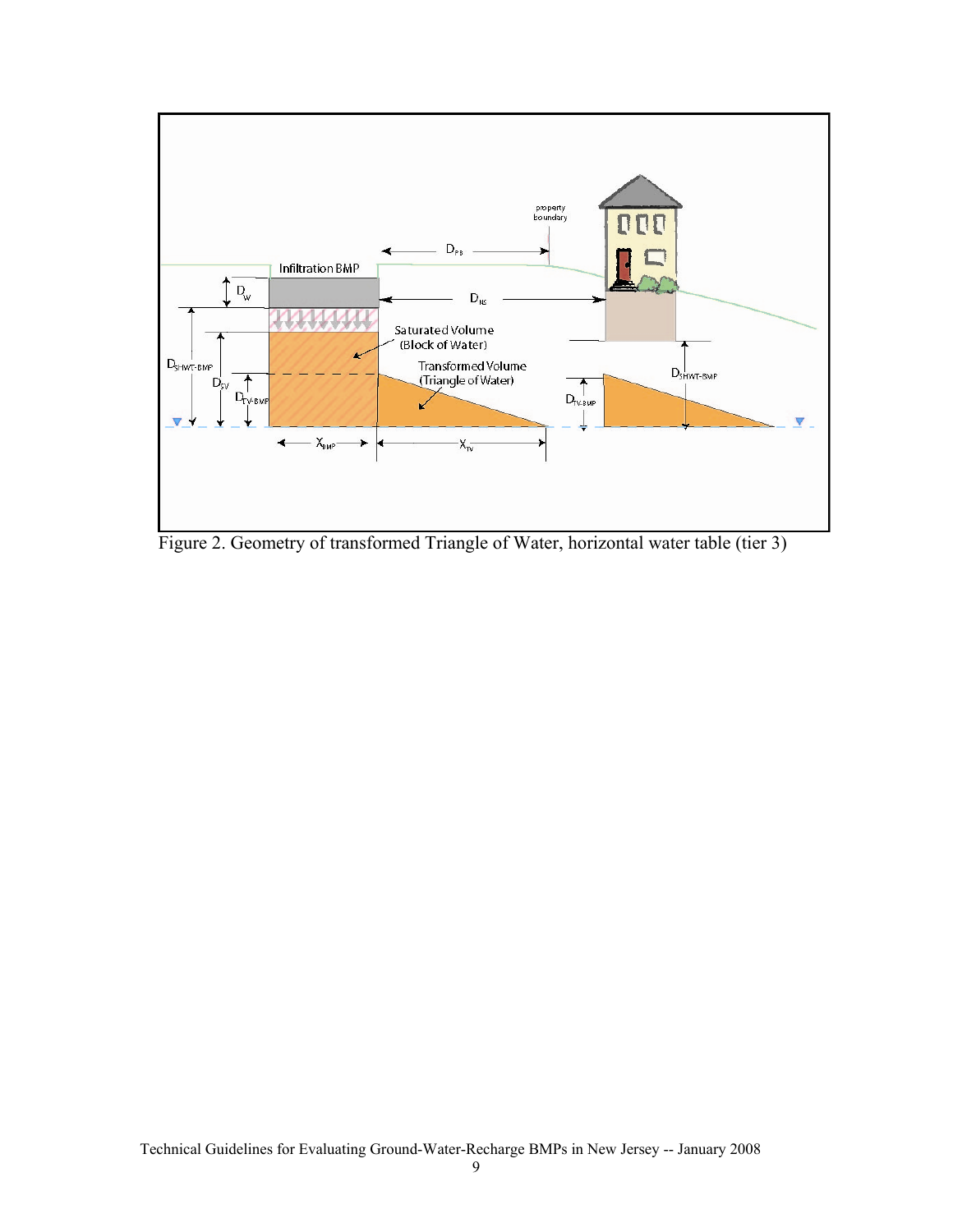# **Tier 4**

The Tier 4 analysis relaxes Tier 3 by assuming that the water table may slope away from the BMP (fig. 3). At nearby structures the depth to the seasonal high water table must be sufficient to ensure that any ground-water mound created by the BMP will not affect the structure. This tier requires both soil samples and measures of depth to seasonal high water table at nearby structures.

In order to be more conservative the following limiting assumption is made:

- There is no vertical leakage downward into the water table.

The following steps should be followed to determine the top elevation of the triangle of water at a nearby structure and check for compliance with Tier 4 criteria:

- 1. Define  $\theta_{\text{FC-BMP}}$  as the field capacity in the soil under the BMP. Assume the field capacity of the unsaturated zone is 17% if the following conditions apply:
	- c. The infiltration rate at the site is 1 in/hr or greater.
	- d. The soils in the unsaturated zone are coarse grained and have a USDA classification of sand, loamy sand, or sandy.

If conditions a and b are not both satisfied then the field capacity must be established by analysis of samples from the site.

2. The water in the BMP for the mounding-analysis storm must initially fit entirely into the receiving volume (or block of soil) below the BMP without any vertical leakage into the water table or attenuation in the unsaturated zone. Calculate the thickness of the Saturated Volume (or block of water) as:

 $D_{SV} = D_W / \theta_{FC-RMP}$ 

 The top elevation of the block of water must be less than the depth to the seasonal high water table.

 $D_{SV}$  <  $D_{SHWT}$ 

3. Define  $X_{BMP}$  as a characteristic length dimension for the BMP. Assume for each nearby structure that ground water flow is directly from the BMP towards that structure.  $X_{BMP}$  is the width of the BMP in that direction. This value is then assumed to be the width of the saturated volume. In order to allow sufficient area for attenuation and transformation of the block of water into a triangle of water, the nearby structure must be at least twice the BMP's length dimension from the BMP: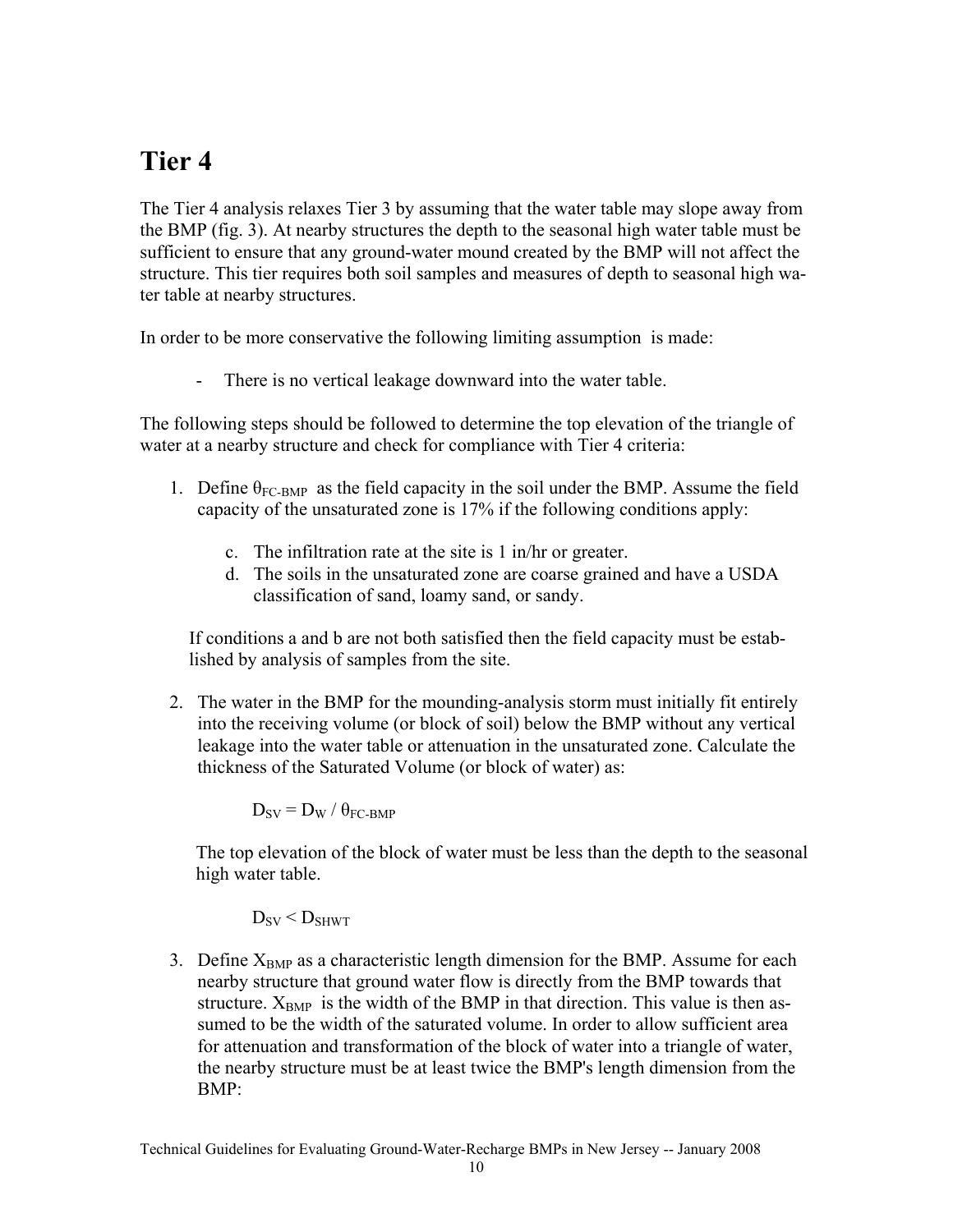$D_{NSi}$  > 2 \*  $X_{BMP}$ 

- 4. The saturated volume is assumed to attenuate in the direction of the nearby structure. However, in order to be conservative, it is assumed to attenuate only to the nearest property boundary between the BMP and the nearby structure, or to the nearby structure, which ever is closest. Define this distance as  $X_{\text{TV}}$ . In figure 3 the property boundary is closer than nearby structures. Thus for this case  $X_{TV}$ would be set equal to  $D_{PR}$ .
- 5. The saturated volume attenuates to the triangle of water. The saturated volume has height  $D_{SV}$  and length  $X_{BMP}$  (per unit length of the BMP). The transformed volume has height  $D_{TV}$  and length  $X_{TV}$ . In this analysis only the parameter  $D_{TV}$ has not yet been defined.

Since the volumes of the block and triangle of water must be equal, the block of water and triangle of water are related as:

 $D_{SV}$  \*  $X_{BMP}$  = 0.5 \*  $D_{TV-BMP}$  \*  $X_{TV}$  $D_{\text{TV-BMP}} = 2 * D_{\text{SV}} * X_{\text{BMP}} / X_{\text{TV}}$ 

- 6. The seasonal high water table must be measured at all nearby structures to be analyzed. At Nearby Structure I this is defined as  $SHWT<sub>NSi</sub>$
- 7. The field capacity must be established at nearby structures by means of soil sampling. At Nearby Structure I this is defined as  $\theta_{FC-NSi}$ .
- 8. Assume the triangle of water moves towards each nearby structure. To be conservative, assume the volume of water in the triangle does not change. Also assume that any change in field capacity is reflected by a change in the height of the triangle. Define  $D_{TV-NSi}$  as the height of the triangle of water at each nearby structure. This is calculated by multiplying the triangle of water height's at the BMP by the ratio of the field capacity at the BMP divided by the field capacity at the structure:

 $D_{\text{TV-NSi}} = D_{\text{TV-BMP}} * \theta_{\text{FC-BMP}} / \theta_{\text{FC-NSi}}$ 

9. At all nearby structures the triangle of water must fit in the unsaturated zone under the structure:

 $D_{TV-NSi} < D_{SHWT-NSi}$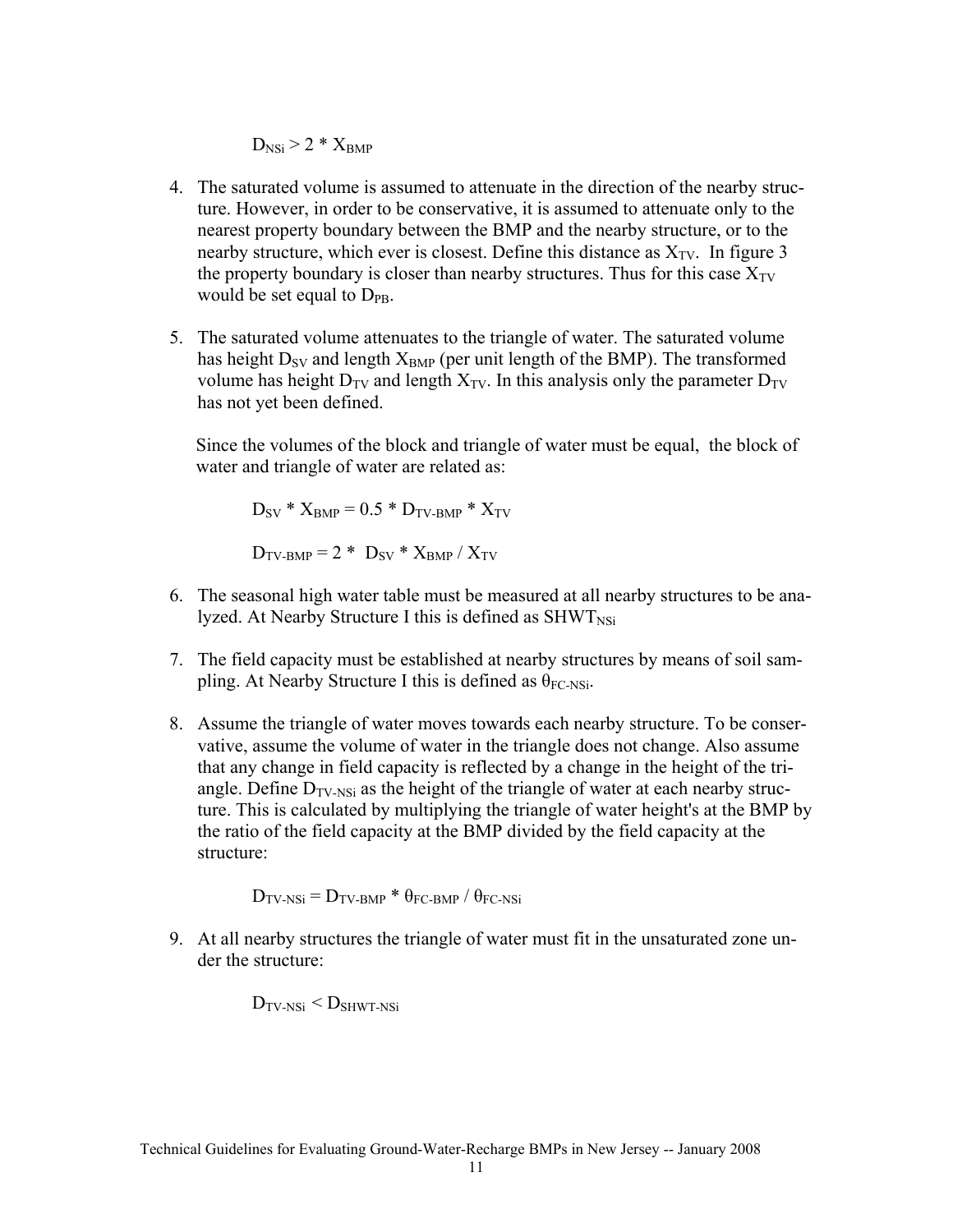

Figure 3. Geometry of transformed Triangle of Water, sloping water table (tier 4)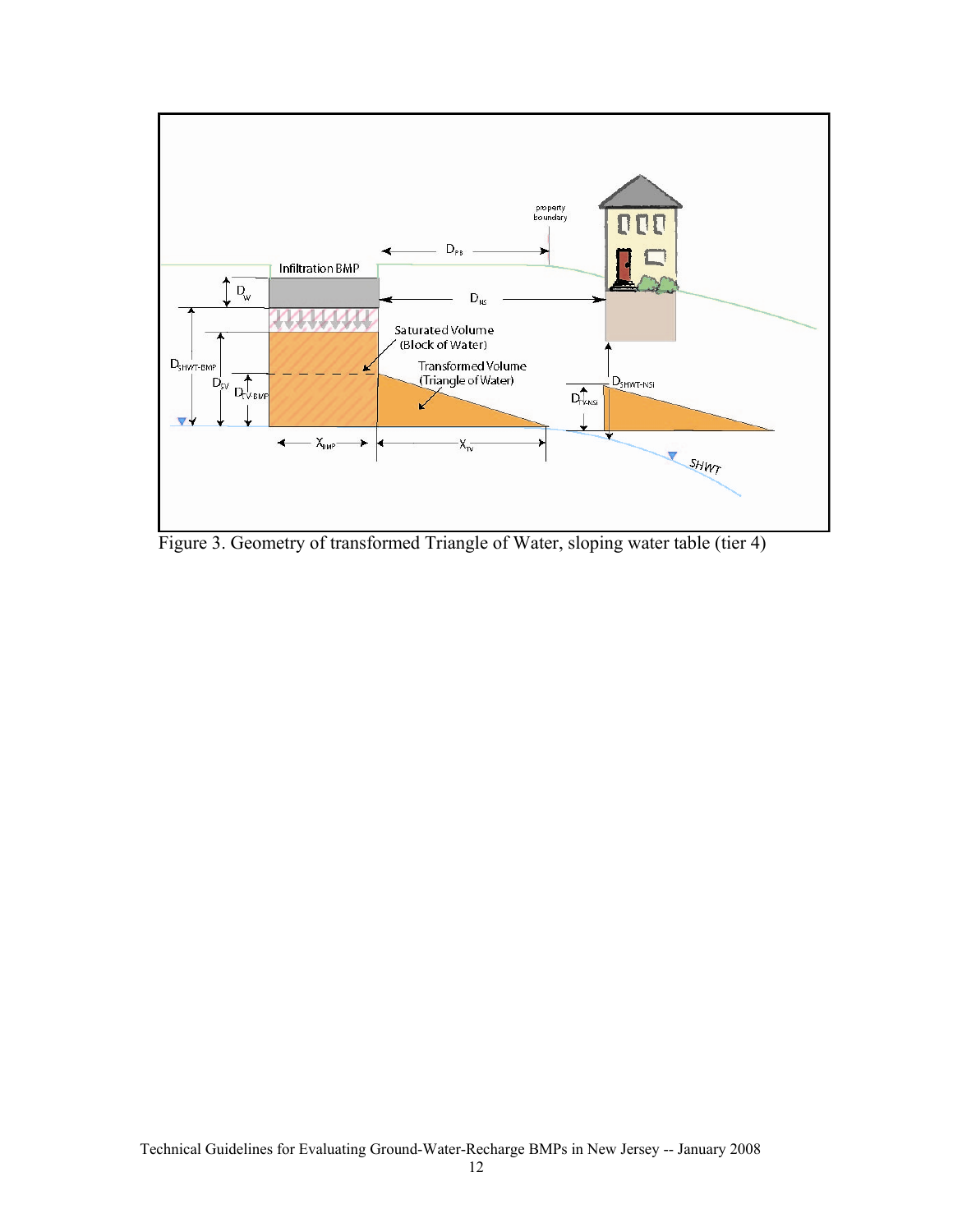## **TIER 5**

Tier 5 is a modification of tier 2. In tier 2 the assumption was that the entire volume of water that was being recharged could fit into the unsaturated zone below the bmp. That is, the block of water is smaller than the block of soil (fig. 1). In some cases, however, the volume of water that is to be infiltrated is greater than can be contained in the unsaturated zone. Tier 5 relaxes this requirement by allowing the entire block of soil to become saturated with some water remaining in the BMP (fig. 4).

In order to be more conservative the following limiting assumptions are made:

- The water table is horizontal.
- There is no attenuation of the ground-water mound in the unsaturated zone.
- There is no vertical leakage downward into the water table.

The following steps should be followed to determine the top elevation of the saturated volume and check for compliance with Tier 5 criteria:

- 1. Define  $\theta_{\text{FC-BMP}}$  as the field capacity of the soil under the BMP. Assume the field capacity of the unsaturated zone is 17% if the following conditions apply:
	- a. The infiltration rate at the site is 1 in/hr or greater.
	- b. The soils in the unsaturated zone are coarse grained and have a USDA classification of sand, loamy sand, or sandy.

If conditions a and b are not both satisfied then the field capacity must be established by analysis of samples from the site.

2. The design storm fills the bmp to elevation  $E_w$ . As the unsaturated zone fills the water level in the BMP drops. Once the unsaturated zone is filled the water level in the BMP is defined as  $E_{SV}$  and calculated as:

$$
E_{SV} = E_w - (D_{SHWT-BMP} * \theta_{FC-BMP})
$$

3. The bottom elevation of all structures must be above the top elevation of the block of water:

$$
E_{\rm NSi} \geq E_{\rm SV}
$$

In figure 4 it would appear that Nearby Structure 3 would fail the tier 5 requirements. It is important to note in this simple case there is no consideration of how long it will take the BMP to drain.

Tier 5 assumes the block of water is partially in the unsaturated zone and partially in the BMP. It is not easy to transform this block of water into a triangle of water. Because of these difficulties Tiers 3 and 4 cannot be expanded simply as Tier 2 was into Tier 5.

Technical Guidelines for Evaluating Ground-Water-Recharge BMPs in New Jersey -- January 2008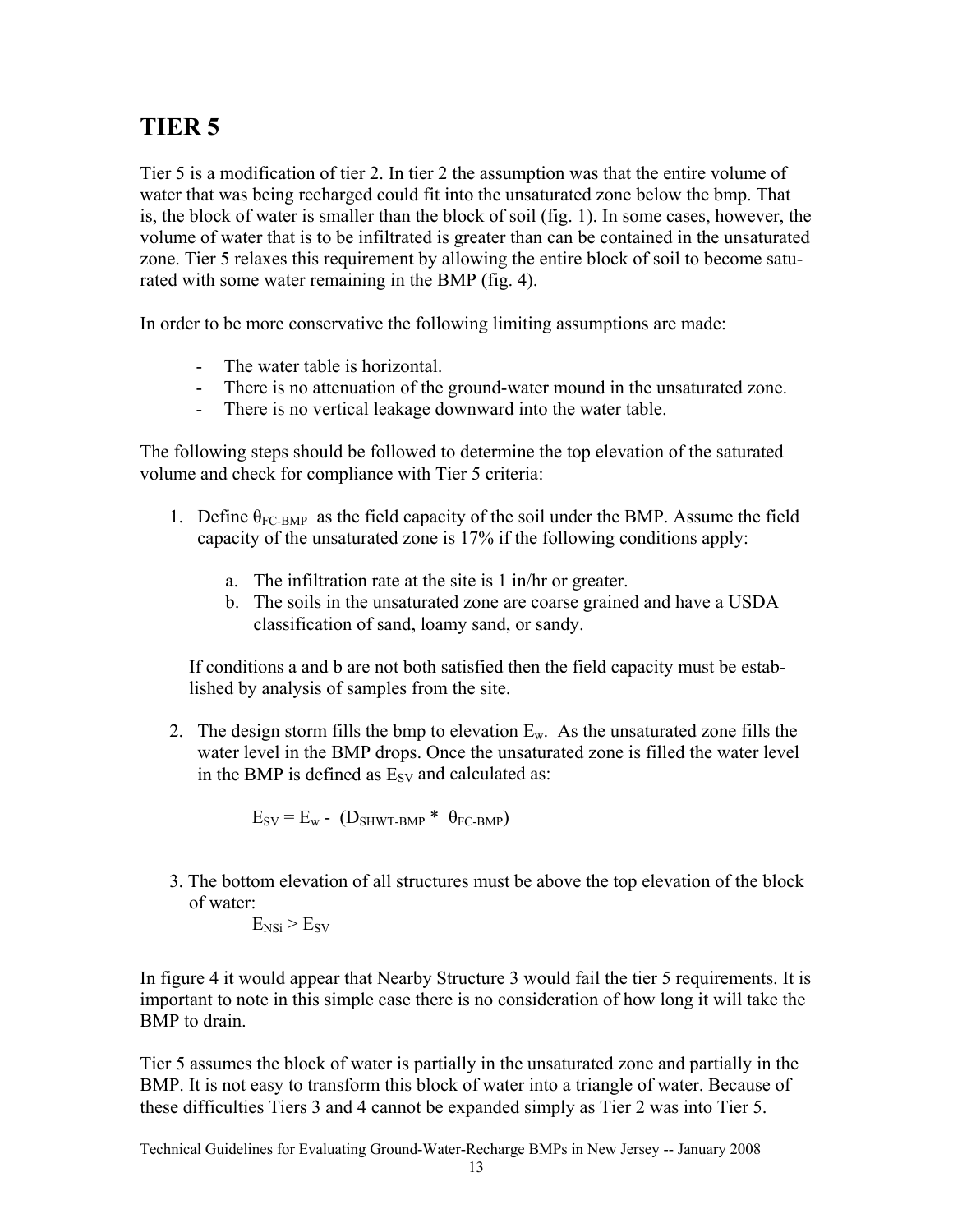

Figure 4. Geometry for Tier 5.